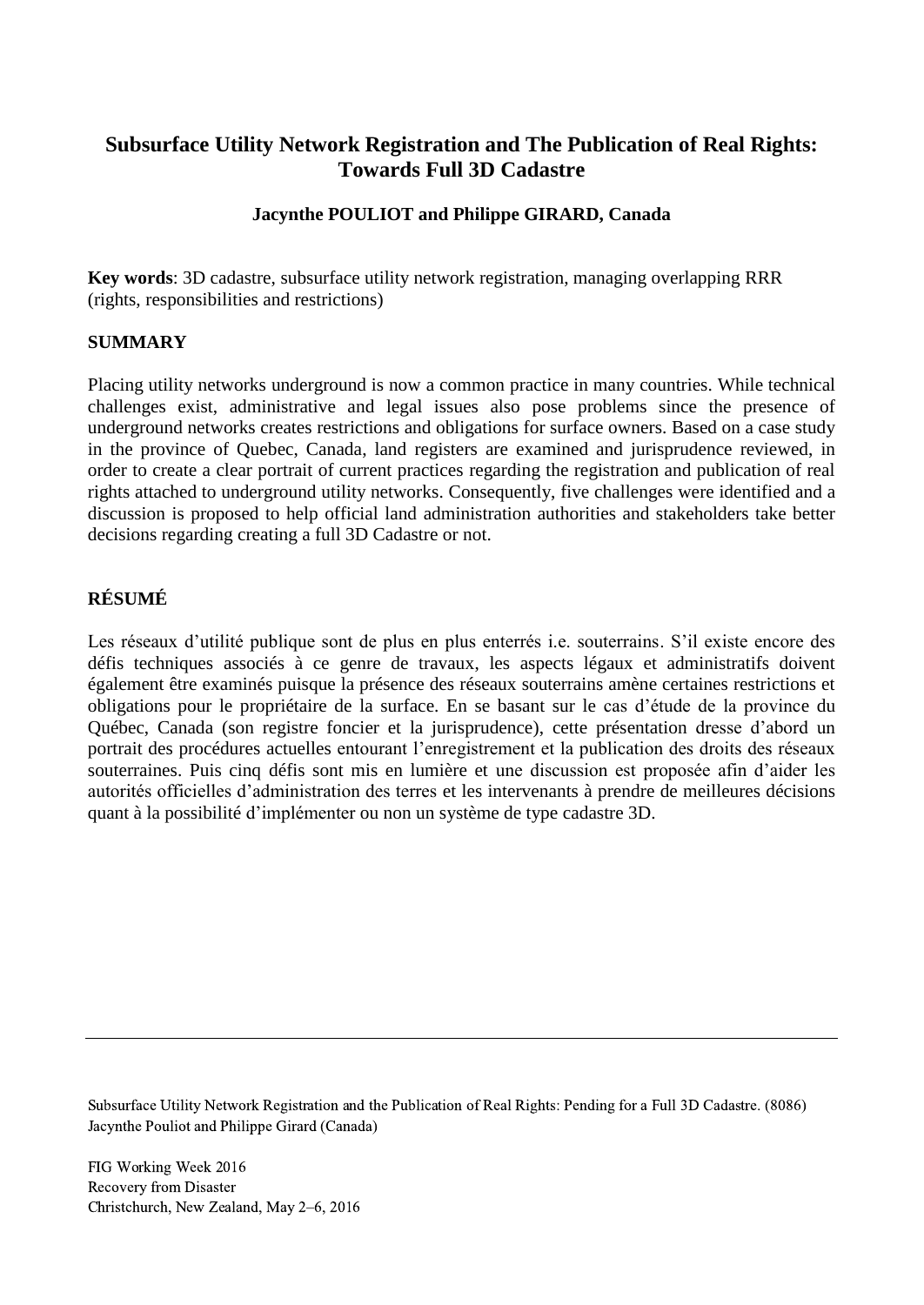# **Subsurface Utility Network Registration and The Publication of Real Rights: Towards Full 3D Cadastre**

## **Jacynthe POULIOT and Philippe GIRARD, Canada**

## **1. INTRODUCTION**

Although expensive, burying utility networks is a global trend (Navigant Consulting, 2005). The reduction of visual intrusions and space savings associated with hiding utilities are widely considered to be aesthetic, efficient and ecologically friendly (Jeong et al., 2004). As a result, power and telecommunication networks are joining gas and water pipelines in an already dense underground. However, placing such infrastructure out of site has financial, technical and legal consequences. Regarding administrative and legal aspects, the vertical coexistence of real rights somewhat weakens the classic definition of property rights as extending from the 'centre of the earth to the zenith' since restrictions and obligations required for the use and maintenance of utility networks are often legally imposed on the surface owner. Consequently, ignoring the presence of such infrastructure may create problems (Girard and Pouliot, 2015). Damaging utility infrastructure can cause disruption of essential services and have a substantial impact on the environment, particularly regarding soil contamination. Additionally, the person causing breakage incurs health risks and legal proceedings.

Locating underground utility networks becomes a major challenge. One may argue that suppliers of such utility services should be required to provide XYZ coordinates of newly installed infrastructure. However, the reality is quite different, since very few information sources and official registers containing underground utility networks are available. Even on 2D plans, in many countries including Quebec, underground utilities are rarely shown on cadastre maps or recorded in land administration registers. This situation differs greatly from one country to another. For example, in Switzerland an official cadastre for subsurface pipes exists, in which the position of the infrastructure is partially available in 2D with optional height attribute. In Australia, the network infrastructure is represented on 2D plans. For more information, see the survey made by the FIG Joint Commission 3 and 7 Working Group on 3D Cadastres that proposed a world-wide inventory of the 2014 status of 3D cadastre (FIG, 2014).

Moreover, utility networks often share complex geometric dimensions not easily represented or integrated in current 2D cadastral frameworks. Consequently, in most countries, underground utilities are not shown on cadastral maps and no public, up-to-date cartography exists (van Oosterom et al., 2014). For instance, the Quebec jurisdiction has decided instead to register utility networks in a special land register to provide them the publication of rights despite an absence of cadastral registration. Nevertheless, their relationship with land parcels remains unclear in most

Subsurface Utility Network Registration and the Publication of Real Rights: Pending for a Full 3D Cadastre. (8086) Jacynthe Pouliot and Philippe Girard (Canada)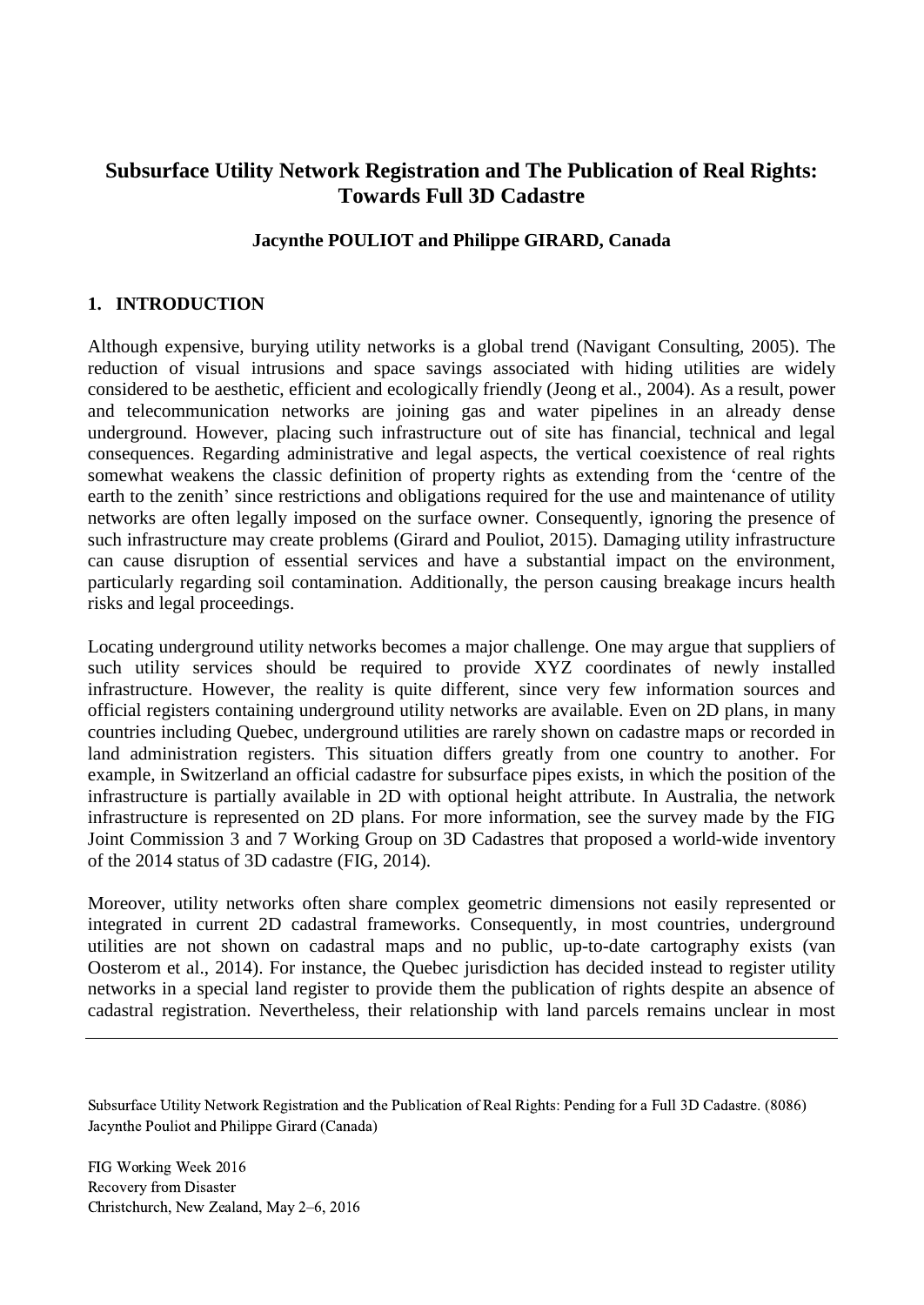cases, thus possibly diminishing the benefits of the publication of real rights and consequently failing to protect the right or secure the ownership. In the context of a Canadian research grant, we hypothesized that having a full 3D cadastre that integrates aerial, surface and subsurface legal objects represents a valuable solution. However, supplementary investigation from the point of view of the registration process is required prior to considering such implementation (as suggested by many authors, more specifically Ho et al., 2013). In this paper, full 3D cadastre will refer to having rights established in bounded volumes, no matter if the real estate object is located in the subsurface, on the surface or in the air (Stoter 2004).

The paper is organized as follows. We first give a brief description of the Quebec land registration system and some examples of its incompatibility regarding the registration of utility networks. We then explain how the government of this Canadian province circumvented these problems but then created completely new challenges regarding the registration and the location of these networks. Finally, we enumerate a series of challenges to be addressed for implementing better practices regarding the registration of underground networks and the publication of real right associated to them.

## **2. QUEBEC LAND MANAGEMENT SYSTEM**

## **2.1 Quebec Land Register**

The land registration system is maintained by the *Government of Québec,* through an organism whose name is abbreviated as *Foncier Québec*. The land register is a deed registration system. Compared to the most common Torrens system, in which registration equals indefeasible property title, deed registration systems register only the instruments (the deeds) related to that land.

In the Quebec cadastre system, each parcel of land is associated with a file in an index of immovables, directly associated to the cadastral map, which indicates where the parcel is located, as well as its metes and bounds. The cadastral map, as shown in Figure 1, is a 2D map showing the limits and size of the lot (the parcel); each property has its own unique lot number and official measurements (length, perimeter and area). The registration of a right on a particular land parcel is achieved by indicating on its land file the nature and the number of the deed that created it. The cadastral map is the baseline of the publication system in this Canadian province.

Subsurface Utility Network Registration and the Publication of Real Rights: Pending for a Full 3D Cadastre. (8086) Jacynthe Pouliot and Philippe Girard (Canada)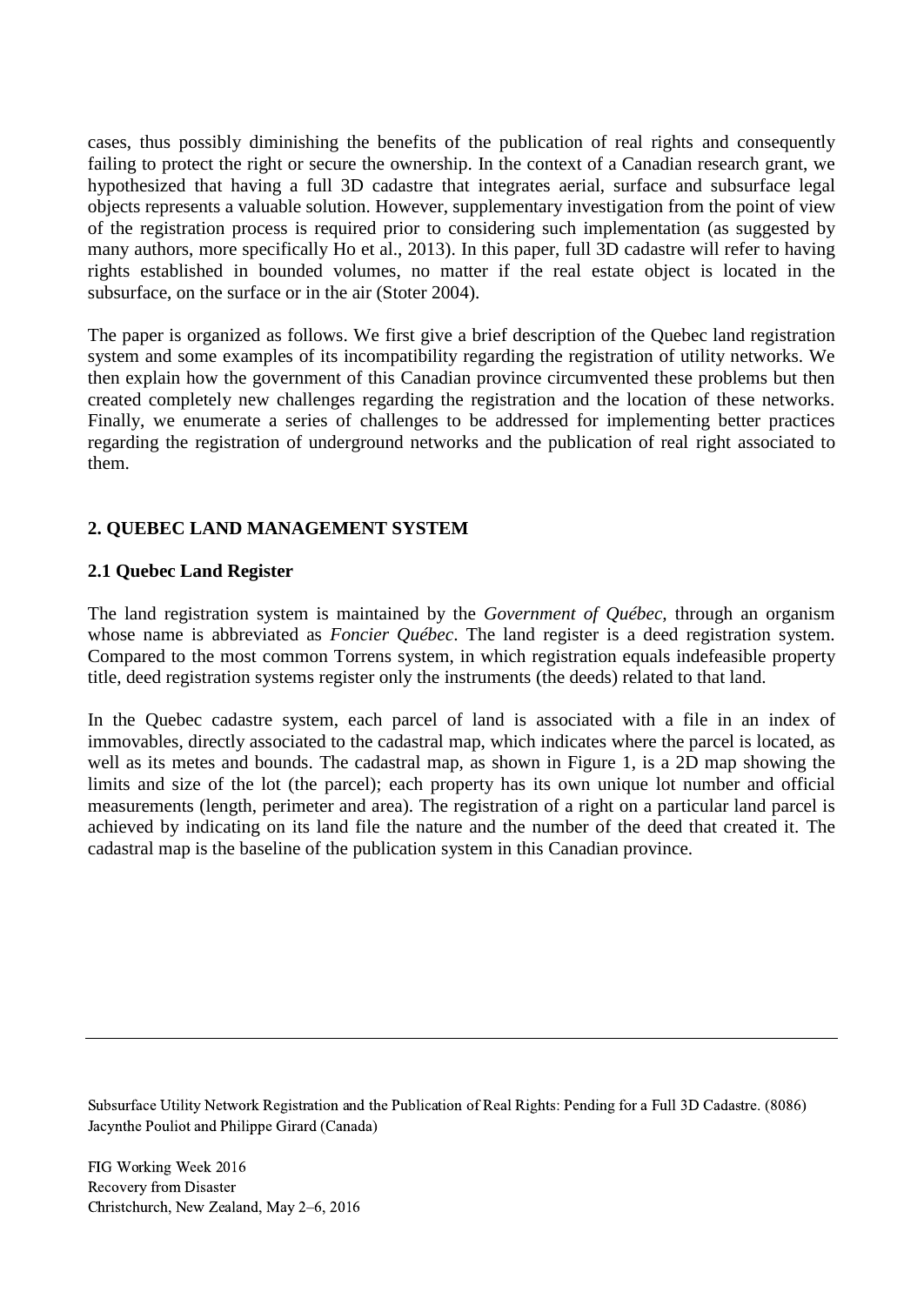

**Figure 1.** Example of a Quebec cadastral map

## **2.2 Utility network registration**

Cadastral registration is mandatory to operationalize the publication of rights in the land register. While the Quebec cadastral 2D framework allows registration of utility networks, this is still largely limited, due to their complex geometric dimensions and their third dimensional component. In order to allow the publication of rights on these types of real property, the Quebec official authority has created a complementary land register, "the register of public service networks", which mimics the land register operations. Each network is thus registered on a file, recorded with a sequential number, the name of the network holder, the name of the regional administration, and various but non-mandatory textual data, including road names, address, description of the surrounding space, etc. However, this register is not supported by a cadastral plan. Figure 2 shows an example of the online interface for querying the register of public service networks (*available only in French*). Note that in this interface only the sequential number (shown as *numéro d'ordre* in the figure) can

| <b>REGISTRE FONCIER DU QUÉBEC EN LIGNE</b><br><b>Consultation - Registre des réseaux de services publics et</b><br>des immeubles situés en territoire non cadastré |                                                                    |
|--------------------------------------------------------------------------------------------------------------------------------------------------------------------|--------------------------------------------------------------------|
| Critères de sélection                                                                                                                                              |                                                                    |
| Fiche numéro d'ordre                                                                                                                                               |                                                                    |
| Numéro d'ordre                                                                                                                                                     | $B -$<br>Exemple: 99 - B - 999999999999                            |
| Ordre d'affichage                                                                                                                                                  |                                                                    |
|                                                                                                                                                                    | Chronologique À partir du<br>(AAAA/MM/JJ)<br>Chronologique inverse |
|                                                                                                                                                                    | Effacer<br>Annuler<br>Soumettre                                    |

be queried, although this number is rarely known by users.

**Figure 2.** Example of the online search tool for the register of public service networks

Subsurface Utility Network Registration and the Publication of Real Rights: Pending for a Full 3D Cadastre. (8086) Jacynthe Pouliot and Philippe Girard (Canada)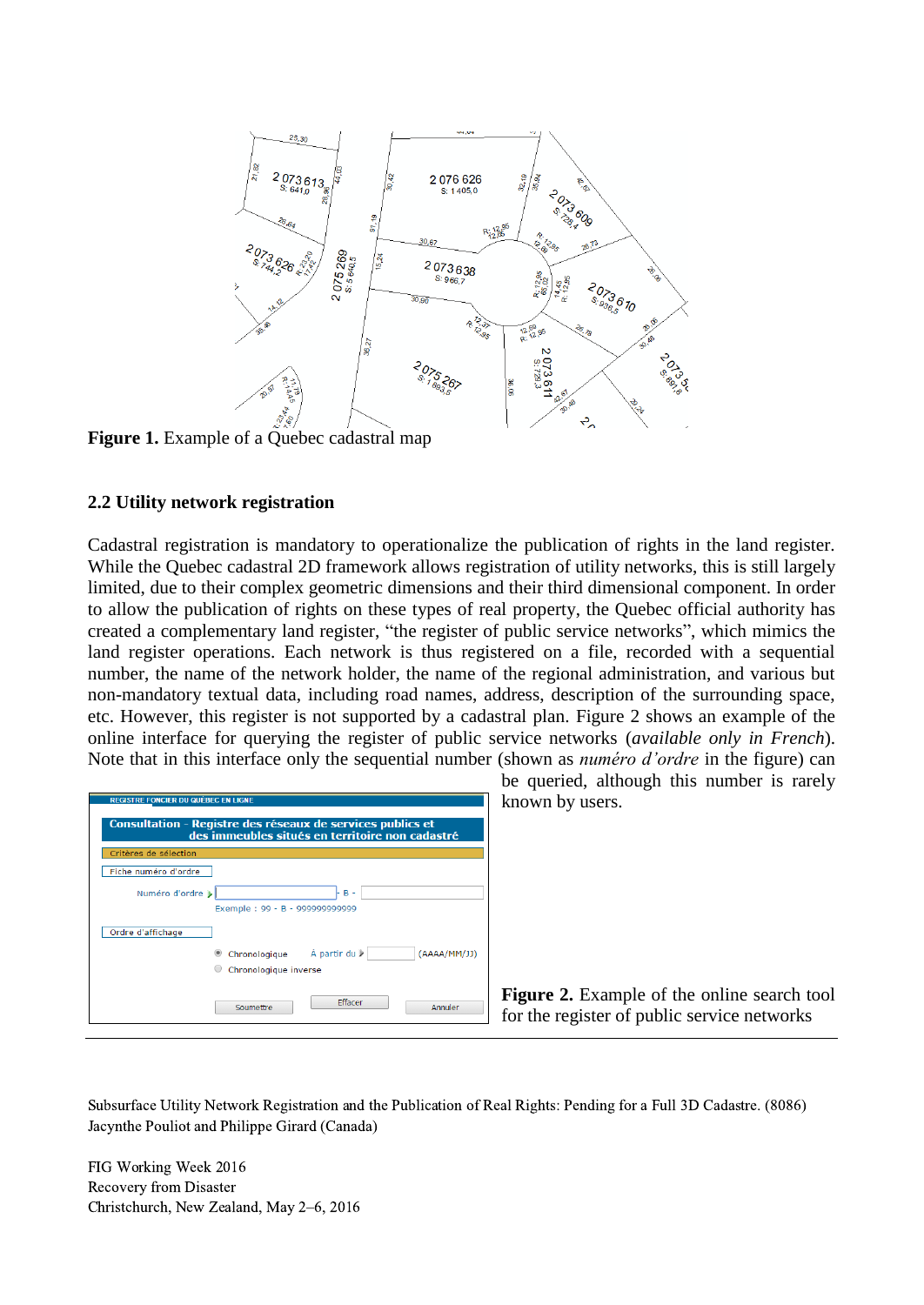## **3. CHALLENGES REGARDING UNDERGROUND UTILITY NETWORK REGISTRATION**

What is the basic role of a registration system? The protection of rights. To reach this ultimate goal, a land register should enable anyone to locate 1) the land file in order to know the rights published on a parcel and 2) the immovable itself. The constitution of a complementary register with no cadastral map poses limitations, and thus creates challenges, related to both these basic roles. Based on case study analysis and jurisprudence review, we currently identify five challenges:

#### *Challenge 1: Definition*

The definition given in the Civil Code of Quebec of a network is very broad. A network can be "a railway network or a network of cable communications, water or gas distribution, power lines, oil or gas pipelines or sewage conduits". Path length or configuration does not matter. The only condition that must be met, in addition to what is dictated by the Civil Code, is right of superficies, i.e., that the infrastructure ownership must be different from that of the land. This elusive concept is reflected by the vast diversity of objects recorded in the register of utility networks. For example, a gas pipeline network several thousand kilometres long coexists with optical fibres extending a few metres. These objects remain the same within the meaning of the law.

#### *Challenge 2: Intangibility*

As explained above, operations related to the opening, handling and consultation of files in the register of public service networks is modelled on that of the land register. However, the fact that it is not supported by a cadastral plan makes these operations intangible in many aspects. In the land register, a file will be opened as soon as a new cadastral lot is delimited by a surveyor. These lots can then be subdivided, cancelled, replaced or unified. Still, there is always a tangible link with the physical reality of the immovable.

In the case of the register of public service networks, this link vanishes. A file will not be opened as soon as the network is built, but rather only when someone wishes to publish a mortgage, a sale, or any other real right on this network. For subsequent transactions, acts designate the network by its file number so that the right can be published. In that sense, this register strictly plays a role of publication of rights. However, network subdivisions and combinations can be performed anyway. As in cadastral operations, subdivision or combination of networks will result in the creation of new files. A single physical network can thus be registered through many files, each representing one of its sections.

#### *Challenge 3: Querying*

Querying the register of public service networks can be performed with either the file number (sequential number) or the name of the owner. However, the land file number is not disseminated. While the name of the owner can be queried, if the same owner holds rights on several networks, it becomes impossible to identify the correct land file without consulting all files of that owner. This

Subsurface Utility Network Registration and the Publication of Real Rights: Pending for a Full 3D Cadastre. (8086) Jacynthe Pouliot and Philippe Girard (Canada)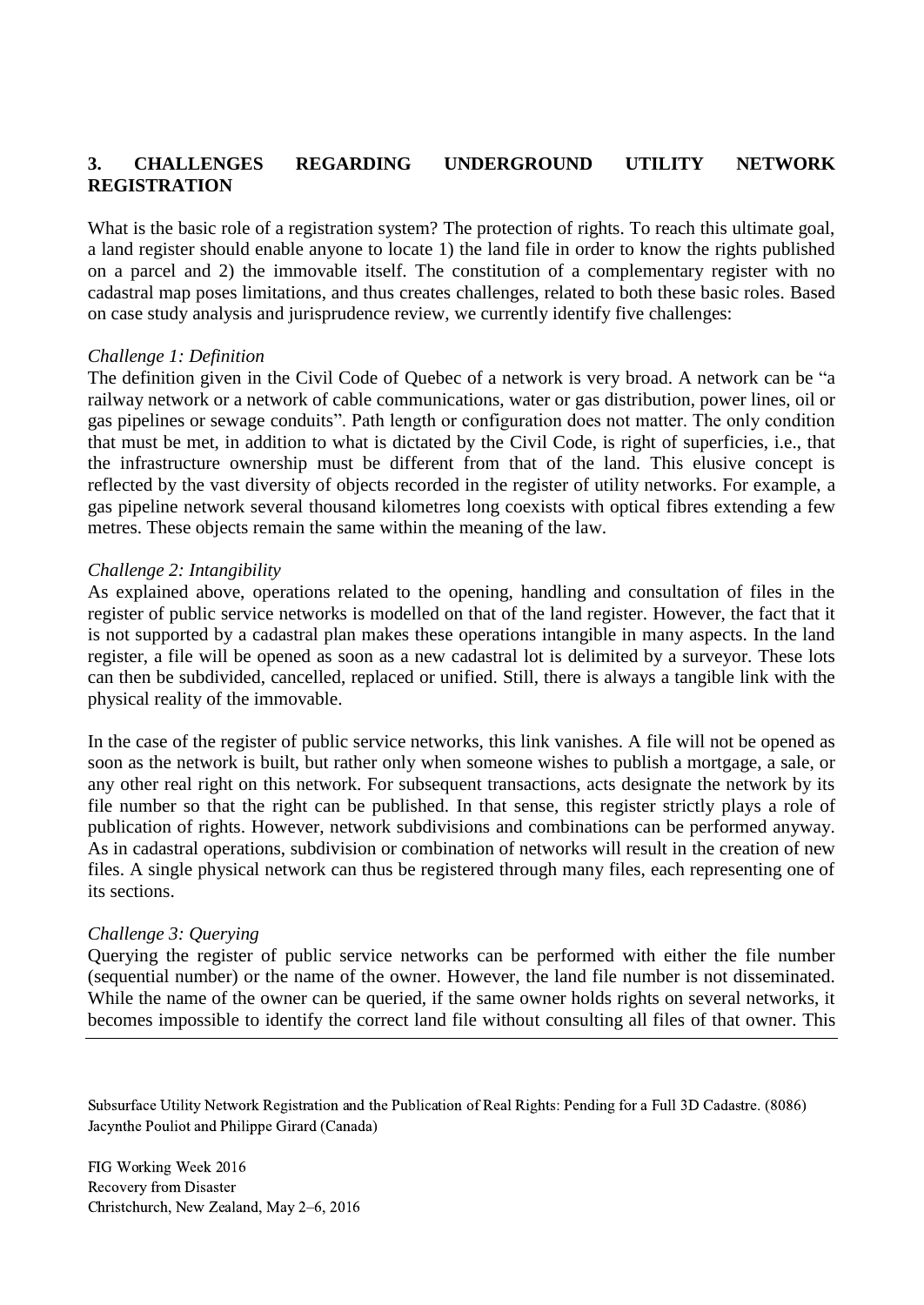may represent several thousands of files for some telecommunications companies which often perform excessive file subdivisions of their fibre-optic networks. Finding a file referring to a given network, and as a corollary the rights published on it, is thus a complex operation because the file number (a sequential number) has no spatial reference.

### *Challenge 4: Designation*

Quebec law imposes minimal obligations on utility networks in terms of their geographic localization and none in terms of geometric description. The Civil Code of Quebec merely requires the designation of the "territory" the network serves. Any additional details are left to the discretion of the utility network owner or the official authority (notary). Inevitably, a range of situations is generated. At worst, the network is simply designated by the fact that it covers the "Cadastre du Québec", which means basically any territory covered by the Quebec cadastral plan. At best, the network is designated by its ends, sometimes its length, and potentially, while most rarely, its path.

#### *Challenge 5: Localization*

The absence of a cadastral plan for utilities, combined with these flawed designation makes localization of underground networks hardly possible using the public data. Even if the designation in terms of endings, length and path is precise, it is still impossible to know which land parcels are affected by a given network. The location of utility networks is therefore almost impossible to determine since no related information exists in the registration process, and spatial relationships with surroundings are approximate and difficult for the authority to certify.

Without a comprehensive linkage between cadastre and, at least, the path of the network, identification of affected land parcels is nearly impossible. To circumvent this problem, notaries and surveyors are tempted to use accompanying easements to locate networks. Unfortunately, mapping the associated Rights, Restrictions and Responsibilities (RRR) as a surrogate is hazardous. The Law offers utility network owners implied easements, which are enforceable without registration. Also, when an easement is registered on a land file, its concordance with network location is not guaranteed by Law.

## **4. DISCUSSION AND CONCLUSION**

The ability to addressing all these challenges would be required in order to argue in favour of full 3D cadastre. For instance, we believe that encouraging, or even imposing, standards for the geometric and semantic description of networks (subsurface and aerial) is a prerequisite (Pouliot et al., 2015). Is it necessary to reiterate that networks remain physical objects? The lack of minimal standards about length or path configuration creates a melting pot of hardly comparable objects. As a reminder, in the register of public service networks, lengthy gas networks that are impossible to locate are filed alongside excessively segmented optic networks impossible to identify.

Subsurface Utility Network Registration and the Publication of Real Rights: Pending for a Full 3D Cadastre. (8086) Jacynthe Pouliot and Philippe Girard (Canada)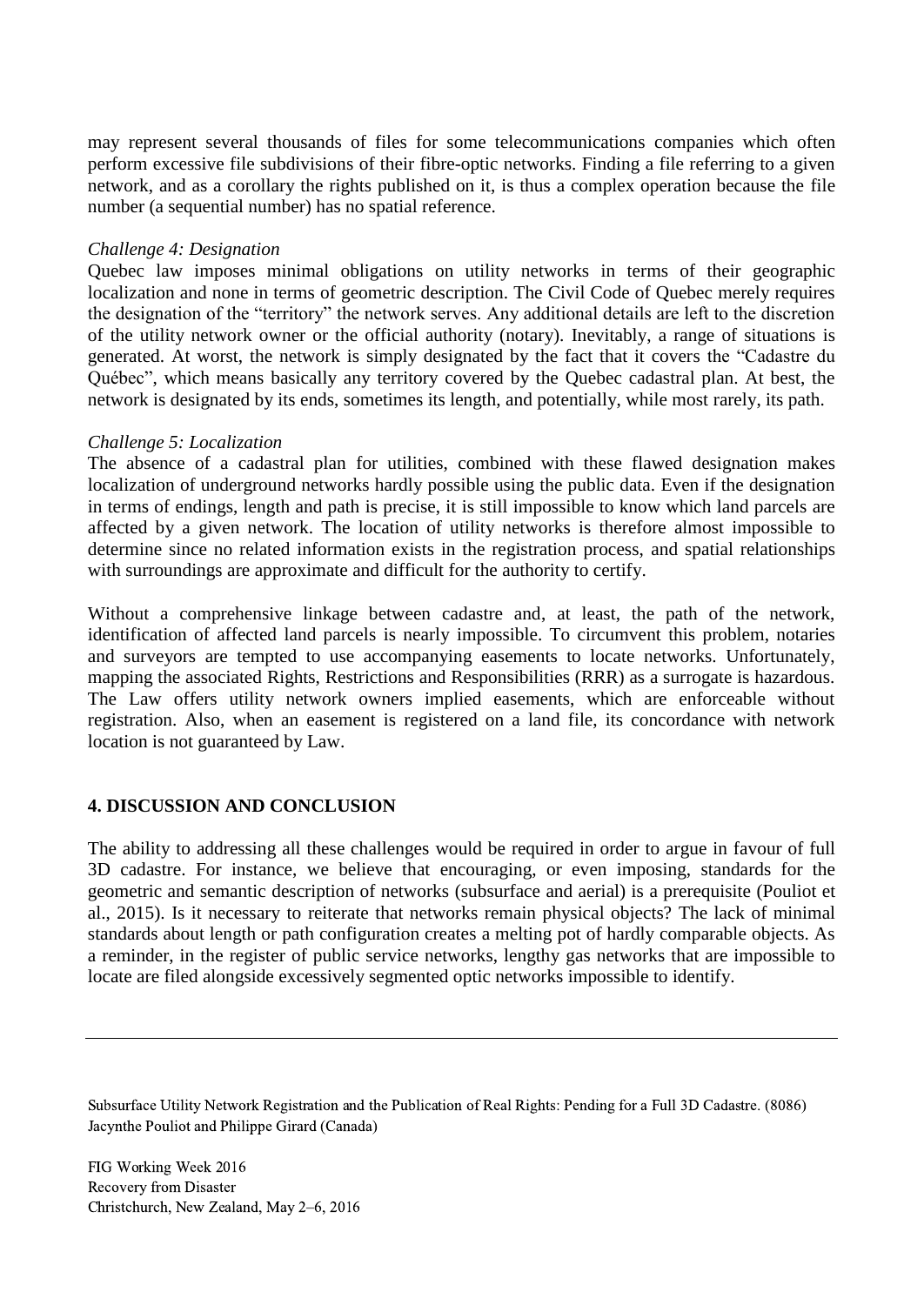The International Standards Organization has proposed many existing standards, such as Geographic Information (ISO-TC211) and the one on land administration (ISO-19152). But these proposals are often generic and application of them in a concrete registration system management with a 3D cartographic framework is still expected by the community of specialists. As discussed in Karki and Thomson (2014), fundamental examination should be done on this aspect, and collaboration among GIS specialists, lawyers/notaries and other specialists would be important to accomplish this. For example, a growing industry segment, subsurface utility engineering (SUA), focuses on the establishment of good practice guidelines to reduce uncertainty associated to construction projects (Jeong et al., 2004). As a first step in this direction, ASCE (American Society of Civil Engineering) has published a guideline for the collection and depiction of existing subsurface utility data (ASCE, 2002).

However, standards will have limited impacts without the imposition of strict land designation requirements. The only one that seems to be truly helpful is the list of parcels affected by the presence of a network. During our research in the register of public service networks, conducted during the summer of 2015, the opening deed providing a list of parcels affected by the presence of a network was an exception. From the perspective of publishing and protecting property rights, this approach appears particularly informative because it provides a direct link between this register, the land register and the cadastral map. This information is easy to decode, appears rich in land data and gives a sufficiently accurate geographical location. Considering the availability of a fully cadastral map and automated spatial analysis tools, obtaining such a list can nowadays be achieved in seconds even for large networks. Such designation standards would facilitate searches while promoting the publication and protection of property rights.

Nevertheless, such a list cannot be truly useful if no mention is made directly on the land file of the parcels concerned. We believe that network owners would benefit from having proper easements published in the land register. The implied easements provided by many jurisdictions throughout the world are hardly effective and put at risk the integrity of the networks. Do we need to emphasize the fact that the publication of rights significantly loses its advantages with lack of registration?

The mission of the Quebec Land Register does not include providing data that could be used to produce an integrated map representing the position and shape of underground networks and their relationship with surrounding land parcels. Lawyers and land surveyors need to be provided with data collecting and updating procedure and management tools. The creation of a full 3D cadastre may solve some of the problems previously discussed. However, while research and technology related to registration and data acquisition of three-dimensional objects are multiplying, this will not be completed tomorrow (Ho et al., 2013, Paulsson and Paasch, 2013). 2D cadastre maps with the projection of the footprint of the underground networks may also be a worthwhile solution. More significantly, we advocate the development of rigorous registration standards in terms of network designations to maintain the utility of the real rights publicity system and promote the better planning, development and management of underground spaces.

Subsurface Utility Network Registration and the Publication of Real Rights: Pending for a Full 3D Cadastre. (8086) Jacynthe Pouliot and Philippe Girard (Canada)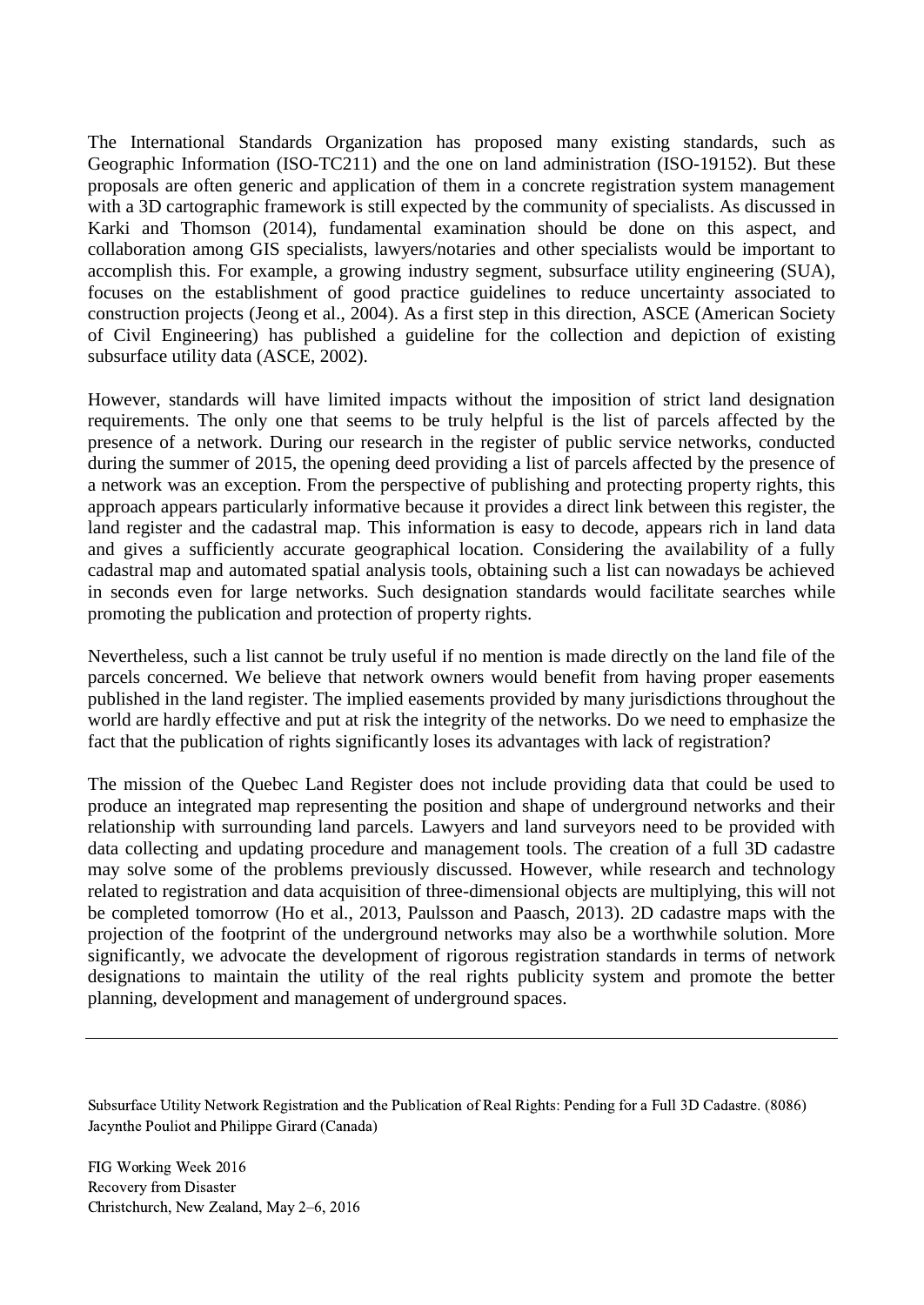#### **REFERENCES**

- ASCE, 2002. Standard guideline for the collection and depiction of existing subsurface utility data (38-02). ASCE report C-I 38-02, New York.
- Döner F. and C. Biyik, 2013. Conformity of LADM for modeling 3D/4D cadastre situations in Turkey. 5th Land Administration Domain Model Workshop, 24-25 Sept., Kuala Lumpur, Malaysia: pp. 433-446.
- FIG, 2014. Worldwide questionnaire on the status of 3D Cadastres. Organised by FIG joint commission 3 and 7 Working Group on 3D Cadastres. Available at: [http://www.gdmc.nl/3dcadastres/participants/.](http://www.gdmc.nl/3dcadastres/participants/)
- Girard P. and J. Pouliot, 2015. Les réseaux de distribution souterrains : de la nécessité d'une représentation spatiale publique de qualité. Géomatique (Revue de l'Ordre des arpenteursgéomètre du Québec), vol., 42, No 2, pp. 8-10.
- Ho, S., A. Rajabifard, J. Stoter, M. Kalantari, 2013. Legal Barriers to 3D Cadastre Implementation: What is the Issue? Land Use Policy. Vol. 35, November, pp. 379-387.
- Jeong, H. S., D. M. Abraham, J. J. Lew, 2004. Evaluation of an Emerging Market in Subsurface Utility Engineering. Journal of construction engineering and management, ASCE, March/April, p.225-234.
- Karki S., R. Thompson, 2014. Initial Registration of 3D Parcels Position Paper 2. 4th International Workshop on 3D Cadastres, Nov. 9 to 11, Dubai, United Arab Emirates.
- Navigant Consulting, 2005. A review of electric utility undergrounding policies and practices. Report prepared for Long Island Power Authority. March 8.
- Paulsson, J. and J. M. Paasch, 2013. 3D Property Research from a Legal Perspective. Computers, Environment and Urban Systems. Vol. 40, pp. 7-13.
- Pouliot J., R. Cuissard, P. Bordin, 2015. Cadastral mapping for underground networks: A preliminary analysis of user needs. Proceedings of the 27th International Cartographic Conference, August 23-28, Rio de Janeiro, Brazil.

Stoter J.E., 2004. 3D Cadastre. PhD thesis, Delft University of Technology, Netherlands.

van Oosterom P., J. Stoter, H. Ploeger, C. Lemmen, R. Thompson and S. Karki. 2014. Initial analysis of the second FIG 3D Cadastres questionnaire: status in 2014 and expectations for 2018. 4th International FIG 3D Cadastre Workshop, 9-11 November 2014, Dubai, United Arab Emirates, 2014.

#### **Acknowledgements**

We would sincerely like to thank Michel Morneau of *Foncier Québec* who was our main government correspondent and François Brochu, notary, for valuable discussions regarding legal aspects. We express our gratitude to the Natural Sciences and Engineering Research Council of Canada for funding this research program (RGPIN-2015-05514).

Subsurface Utility Network Registration and the Publication of Real Rights: Pending for a Full 3D Cadastre. (8086) Jacynthe Pouliot and Philippe Girard (Canada)